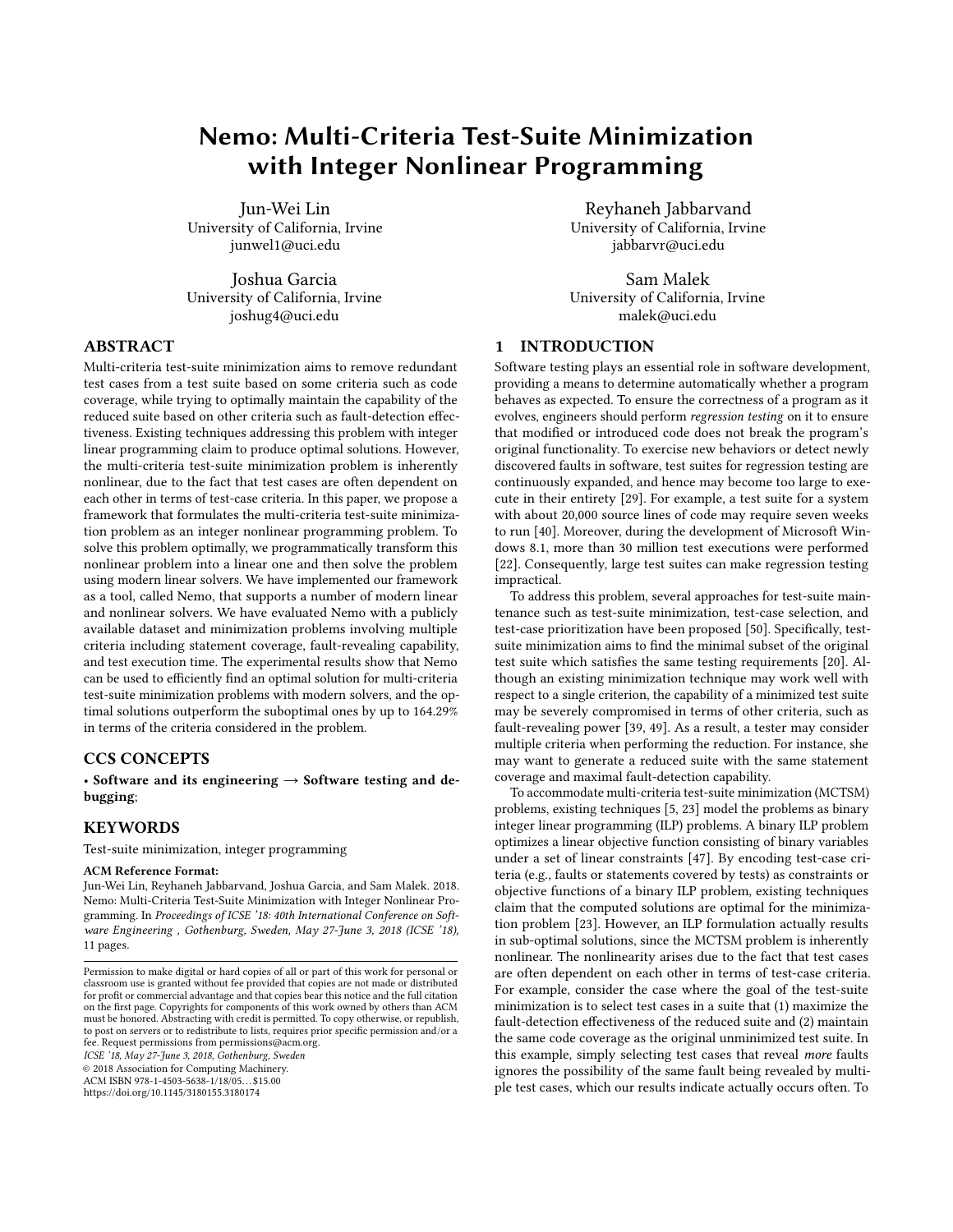ICSE '18, May 27-June 3, 2018, Gothenburg, Sweden Jun-Wei Lin, Reyhaneh Jabbarvand, Joshua Garcia, and Sam Malek

ensure that test cases cover a diverse number of faults, a nonlinear formulation of the test-suite optimization problem is required.

To deal with dependencies among test cases in a MCTSM problem, we formulate the problem as an integer nonlinear programming problem. To solve this problem optimally, we present a novel approach that programmatically transforms this nonlinear problem into a linear problem and then solves the problem using modern ILP solvers. We evaluate our proposed approach using a publicly available dataset of open-source projects [21]. Our experiments for bi-criteria test-suite minimization problems show that modeling the objective functions nonlinearly results in minimized test suites that, on average, cover more faults. For our experiments involving a tri-critera problem, the test suites reduced by a nonlinear formulation always obtain superior statement coverage and fault-detection effectiveness, given an execution-time budget for the test suite.

The contributions of this paper are as follows:

- We propose the first approach for optimally solving MCTSM problems involving dependencies among test-case criteria. Our approach takes into account the inherent nonlinearity of the problem, unlike previous approaches that model the problem linearly.
- We implement a prototype tool, called Nemo (NonlinEar test suite MinimizatiOn), allowing testers to specify MCTSM problems. The tool programmatically transforms nonlinear problems into linear ones so that modern ILP solvers can be leveraged to compute optimal solutions. We also provide a version of Nemo that leverages nonlinear solvers.
- We conducted an empirical study in which the proposed approach is evaluated with a publicly available dataset of open-source projects.

The rest of this paper is organized as follows. Section 2 introduces background on ILP problems, particularly in the context of MCTSM, and provides a motivating example. We describe our novel approach for formulating MCTSM problems nonlinearly in Section 3 and its corresponding implementation in Section 4. We empirically evaluate Nemo in Section 5. Section 6 describes work related to Nemo. Section 7 concludes the paper.

#### 2 BACKGROUND AND EXAMPLE

In this section, we discuss a motivating example to demonstrate that formulating MCTSM problems linearly may result in suboptimal solutions. An MCTSM problem is a multi-objective optimization problem in which the best subset of the original test suite is selected from available alternatives based on some minimization criteria. As a result, integer linear programming (ILP) for mathematical optimization can be adopted to model and solve the problem. Specifically, existing approaches [5, 23] formulate the MCTSM problem as a binary ILP problem. Such a problem tries to find the optimal value of a linear objective function consisting of binary decision variables, which are restricted to be 0 or 1, while satisfying a set of linear (in)equality constraints, which we refer to as constraint criteria. The objective function maximizes or minimizes one or more optimization criteria. Although finding a solution for a binary ILP problem is NP-complete, some important subclasses of the problem are efficiently solvable by modern ILP solvers, due to recent algorithmic and implementation advances [47].

To aid in illustrating the encoding of an MCTSM problem into a binary ILP problem, consider the example in Table 1, which depicts a set of three test cases with each test case's corresponding statement and fault coverage. In this example, the problem under consideration involves the following criteria: a constraint criterion  $c<sub>1</sub>$ , i.e., maintaining the same statement coverage as the original test suite, and an optimization criterion  $o<sub>1</sub>$ , i.e., maximizing the fault-detection effectiveness of the reduced suite.

|           | Test cases<br>Criteria   | $t_1$    | $t_2$ | $t_3$ |
|-----------|--------------------------|----------|-------|-------|
|           | $s$ t $m$ t <sub>1</sub> |          | 0     | 1     |
| Statement | $s$ t $m$ t <sub>2</sub> | $\Omega$ |       | 0     |
|           | $stmt_3$                 | 0        |       |       |
|           | Ţ1                       | 0        | 1     | 1     |
| Fault     | f2                       | $\Omega$ |       |       |
|           | f3                       | 0        |       |       |
|           | 4                        |          | 0     | 0     |

Table 1: An example test suite with coverage and fault detection data

We model the problem based on state-of-the-art formulations provided in previous work [5, 23]. First, we let a binary decision variable  $t_i$  represent whether the *i*th test case is included in the reduced suite, i.e., each  $t_i$  takes a 1 if the corresponding test case is selected, and 0 otherwise. Next, we model constraint criterion  $c_1$ , as follows, to ensure that every statement covered by the original suite is covered at least once by the reduced suite:

$$
\sum_{i=1}^{|T|} \sigma_{ij} t_i \ge 1, 1 \le j \le q \tag{1}
$$

|T| is the number of test cases in the test suite, and  $q$  is the total number of distinct statements covered by the test suite.  $\sigma_{ij}$  is a binary variable indicating whether statement  $stmt_j$  is covered by test case  $t_i$ . For the example test suite in Table 1 equation 1 becomes: test case  $t_i$ . For the example test suite in Table 1, equation 1 becomes:

$$
t_1 + t_3 \ge 1
$$

$$
t_2 \ge 1
$$

$$
t_2 + t_3 \ge 1
$$

We express the goal to minimize the test suite and optimization criterion  $o_1$  as a linear objective function as follows:

$$
min \sum_{i=1}^{|T|} \epsilon(t_i) \, t_i \tag{2}
$$

The minimum function tries to select the smallest subset of the original test suite. The function  $\epsilon(t_i)$  models the capability of the test case  $t_i$  to find faults, specifically the optimization criterion  $o_1$ . A test detecting more faults would have a smaller value returned by  $\epsilon$ , and thus more likely to be selected.  $\epsilon$  is formulated as follows:

$$
\epsilon(t_i) = (1 - w(t_i)), \ w(t_i) = \frac{\sum_{j=1}^{m} v_{ij}}{m}
$$
 (3)

m is the total number of distinct faults covered by the test suite.<br> $v_i$ , is a binary variable indicating whether test case t, reveals fault  $v_{ij}$  is a binary variable indicating whether test case  $t_i$  reveals fault fj 0. For the example test suite in Table 1, the values assigned by  $\epsilon$  are shown in the equation below: . In this formulation,  $v_{ij}$  is 1 if  $t_i$  reveals fault  $f_j$ ; otherwise,  $v_{ij}$  0. For the example test suite in Table 1, the values assigned by  $\epsilon$ are shown in the equation below:

$$
min\sum_{i=1}^{3} \epsilon(t_i) t_i = (1 - \frac{1}{4})t_1 + (1 - \frac{3}{4})t_2 + (1 - \frac{3}{4})t_3 \tag{4}
$$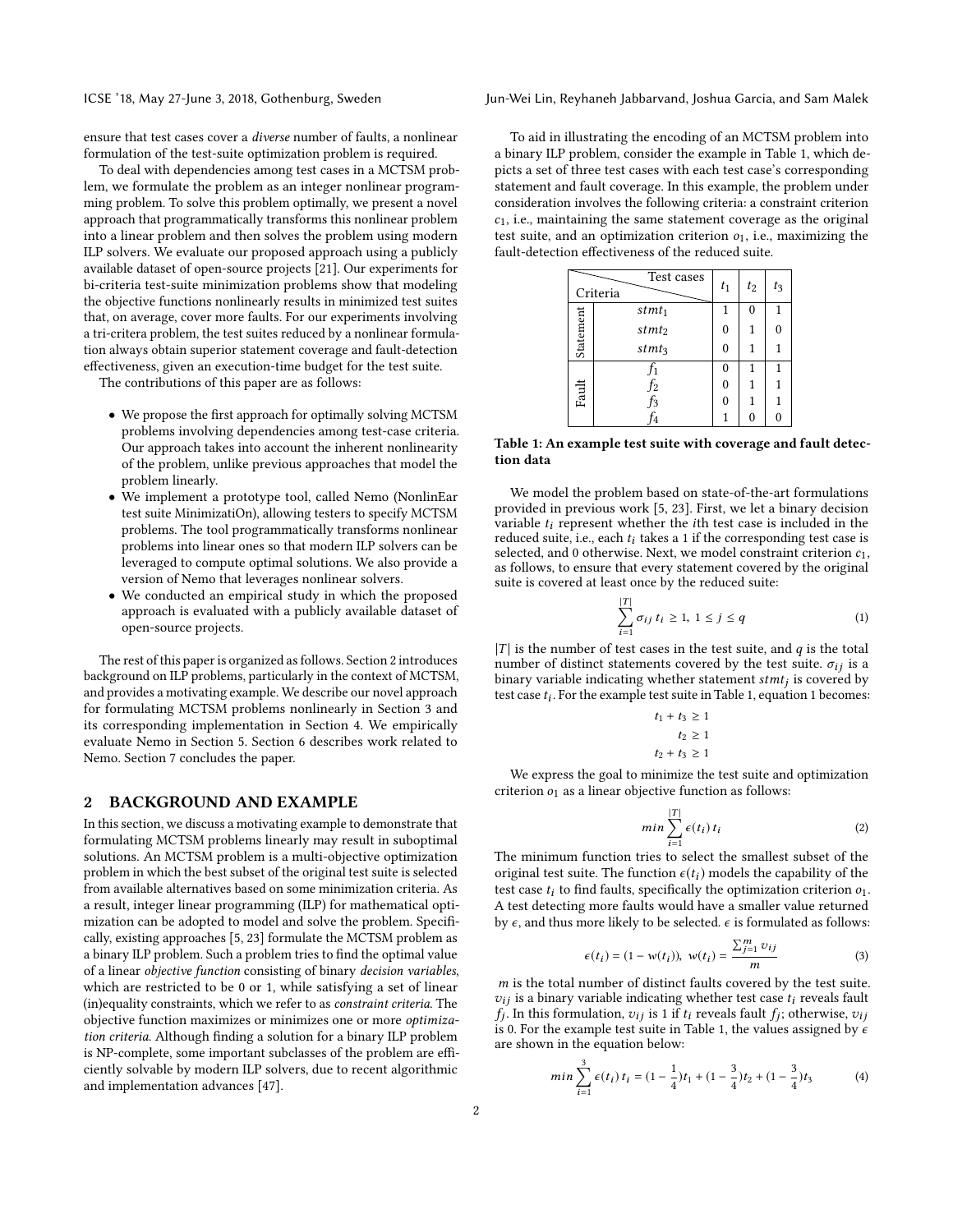Nemo: Multi-Criteria Test-Suite Minimization

The formulated problem can then be solved by using an ILP solver. We refer to this approach as LF\_LS (LinearFormulation\_LinearSolver), which models an MCTSM problem with a linear formulation and solves it with a linear solver. This is the approach that has been followed in prior work [5, 19, 23], including a general tool for test-suite minimization by Hsu and Orso, called MINTS [23].

The optimal solution for this binary ILP problem is  $\{t_2, t_3\}$  with a minimal value  $\frac{1}{2}$  under the constraints. However, from Table 1, we can see that  $\{t_2, t_3\}$  detects only three of the four faults (i.e., it misses fault  $f_4$ )—and hence is not the optimal solution for the minimization problem, which is actually  $\{t_1, t_2\}$ . Note that  $\{t_1, t_2\}$ obtains a value of 1 for equation 4. The correct solution can not be computed by LF\_LS, because the linear objective function tends to select test cases revealing more faults but not necessarily distinct faults. For example, once  $t_2$  is selected, no further distinct faults can be revealed by  $t_3$ , but  $t_3$  would still be selected because it reveals more faults than  $t_1$  (i.e., three faults instead of just one). In fact,  $t_1$  should be selected for the minimization problem instead of  $t_3$ because  $t_1$  reveals a fault distinct from the faults in  $t_2$  and  $t_3$ .

Such dependencies among test cases cannot be encoded with a linear objective function; they must be encoded using a nonlinear objective function. Specifically, the test cases currently selected are dependent on the test cases previously selected. To model such dependencies among test cases, the optimization problem must be formulated in a manner such that the decision variables (i.e.,  $t_i$ s in the previous equations) are multiplied with each other, making them inherently nonlinear. In the next section, we describe this formulation.

# 3 NONLINEAR PROBLEM FORMULATION

To nonlinearly model the MCTSM problem, we describe the problem more formally, illustrate how our nonlinear formulation models test-case dependencies and multiple objective criteria, and describe the manner in which we utilize linear solvers to optimally solve the nonlinear formulation of the problem.

### 3.1 Problem definition

To clarify our proposed idea, we formally define the MCTSM problem as follows:

# Given:

- (1) A test suite  $T = \{t_1, t_2, ..., t_n\}$
- (2) A set of constraint criteria  $C = \{c_1, c_2, ..., c_k\}$  which must<br>be satisfied by T be satisfied by  $T$
- (3) A set of optimization criteria  $O = \{o_1, o_2, ..., o_l\}$ , i.e., the criteria to be optimized by an objective function criteria to be optimized by an objective function
- (4) A non-negative function  $\epsilon(t)$  that represents the significance of a test case  $t \in T$  with respect to the optimization criteria.  $\epsilon(t)$  is a weighted sum of functions indicating the capability of  $t$  with respect to each of the optimization criteria. For example, if the optimization criteria are  $(o_1)$  maximizing fault detection effectiveness and  $(o_2)$  minimizing test execution time, we can define  $\epsilon(t)$  as  $\epsilon(t) = \alpha_1 \epsilon_1(t) + \alpha_2 \epsilon_2(t)$ . Here,  $\epsilon_1(t)$ represents the fault-detection capability of  $t$ ;  $\epsilon_2(t)$  represents the execution time of t. Each factor  $\alpha$  is a weight prioritizing a criterion.
- **Problem:** Find a minimum test suite  $T' \subseteq T$  such that  $(n!)$   $T'$  satisfies  $C$
- (p1)  $T'$  satisfies C<br>(p2)  $\forall T''$  satisfyin
- (p2)  $\forall T''$  satisfying C,  $|T'| \leq |T''|$

#### with Integer Nonlinear Programming Termines and Termines and ICSE '18, May 27-June 3, 2018, Gothenburg, Sweden

(p3)  $\forall T''$  satisfying C,  $\sum_{t_i \in T'} \epsilon(t_i) \geq \sum_{t_k \in T''} \epsilon(t_k)$ <br>his minimization problem is NP-complete becaus This minimization problem is NP-complete, because it is in NP and can be reduced from the minimum set-covering problem in polynomial time [16].

To deal with dependencies among tests over multiple optimization criteria, we must formulate the criteria in a nonlinear fashion. Specifically, when our new formulation computes the capability of a test with respect to each optimization criterion, the formulation needs to consider if the criterion is satisfied by other selected tests. To that end, we alter equations 2-3 to account for (1) multiple optimization criteria and (2) dependencies among test cases over a specific optimization criterion using the following equation:

$$
min \sum_{o \in O} \alpha_o \sum_{i=1}^{|T|} \epsilon_o(t_i) t_i, \ \epsilon_o(t_i) = (1 - \tilde{w}_o(t_i))
$$
 (5)

 $o \in O$  is an optimization criterion;  $\alpha_o$  is the assigned weight for  $\sigma$ ;  $\epsilon_0(t_i)$  is a function computing the capability of a test case  $t_i$  in terms of a criterion  $\alpha$ . A novelty of our approach is that we consider terms of a criterion o. A novelty of our approach is that we consider dependencies among test cases in modeling  $\tilde{w_o}(t_i)$ , which makes the formulation nonlinear (more details in Section 3.2).  $\tilde{w}_o(t_i)$  is a function computing the problem-specific significance of a test case and, thus, can be defined as needed for different criteria and minimization problems. For example,  $\tilde{w}_o(t_i)$  can model whether test case  $t_i$  identifies faults distinct from previously selected test cases.<br>As another example,  $\tilde{w}_i(t_i)$  can model whether test case  $t_i$  covers As another example,  $\tilde{w}_o(t_i)$  can model whether test case  $t_i$  covers the most frequently executing statements a certain number of times. We next illustrate an instantiation of  $\tilde{w}_o(t_i)$  for the fault-detection criterion from the example of Section 2.

### 3.2 Modeling test-case dependencies

In this subsection, we illustrate an instantiation of the proposed formulation for an MCTSM problem involving the two criteria from our motivating example: a constraint criterion  $(c_1)$  that maintains the same statement coverage as the original test suite, and an optimization criterion  $(o_1)$  that maximizes the fault-detection effectiveness of the reduced suite. Note that this instantiation involves a single constraint criterion and a single optimization criterion even though our formulation can handle multiple constraint and optimization criteria—due to space limitations and to maximize readability of our nonlinear formulation. First, for optimization criterion  $o_1$ , we set the weight as one (i.e.,  $\alpha_1 = 1$ ) and assign the objective function using equation 5 as follows:

$$
min \sum_{o \in O} \alpha_o \sum_{i=1}^{|T|} \epsilon_o(t_i) t_i
$$
 (6)

$$
= 1 \sum_{i=1}^{|T|} \epsilon_{o_1}(t_i) t_i \tag{7}
$$

$$
= \sum_{i=1}^{|T|} (1 - \tilde{w}_{o_1}(t_i)) t_i
$$
 (8)

Furthermore, to model dependencies among tests over  $o_1$ , i.e., faultdetection effectiveness, when calculating how many faults are revealed by a test, we have to consider if the faults are already revealed by selected tests. As a result, we can define  $\tilde{w}_{o_1}(t_i)$  as follows:

$$
\tilde{w}_{o_1}(t_i) = \frac{1}{|F|} (\sum_{j=1}^{|F|} v_{ij} d_{ij})
$$
\n(9)

$$
d_{ij} = \prod_{t \in T_j} (1 - t), t \neq t_i
$$
 (10)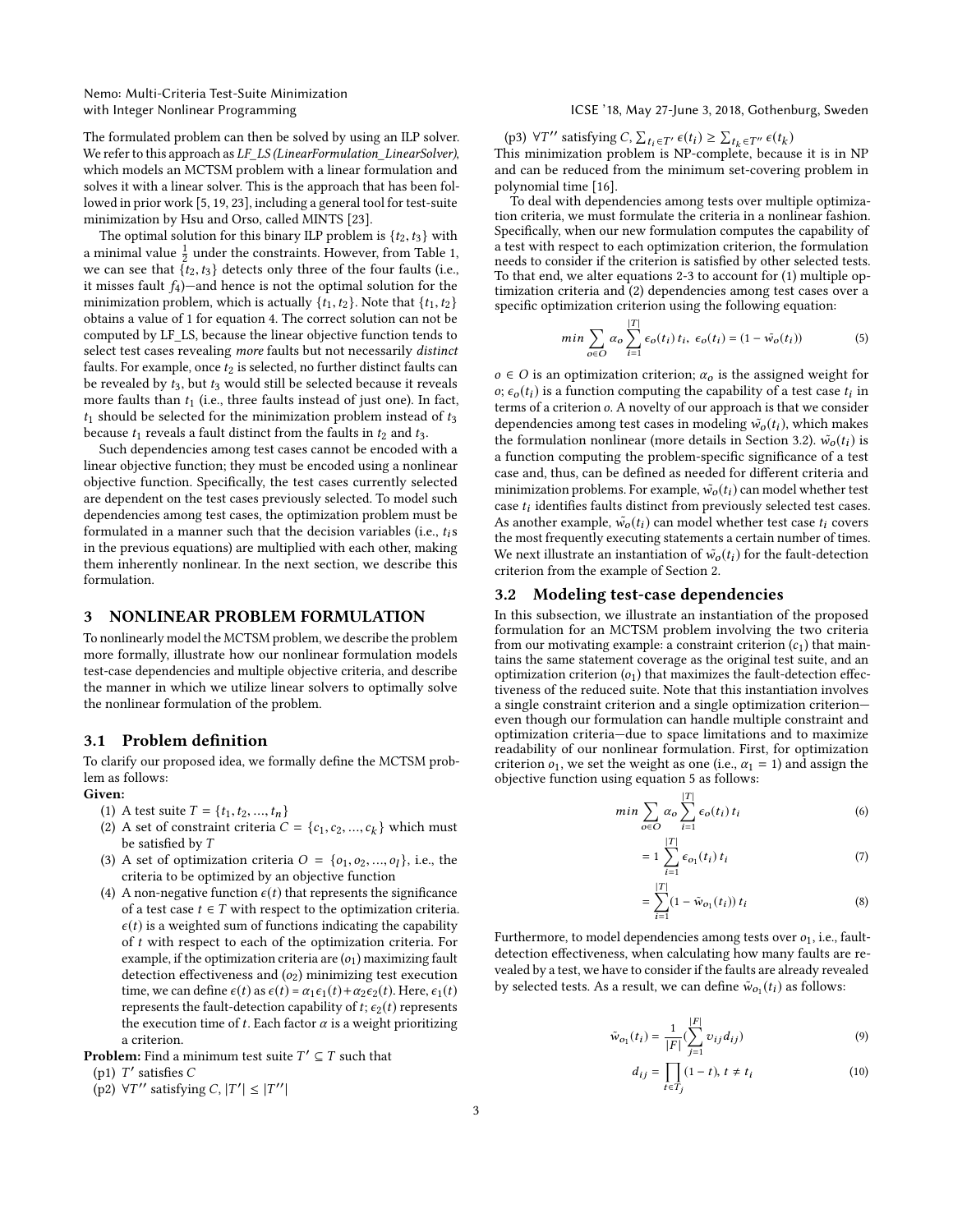|F| is the number of distinct faults in  $F = \{f_1, f_2, ..., f_{|F|}\}$  revealed<br>by T. T. is the set of test cases that reveal f. d. accounts for by T.  $T_j$  is the set of test cases that reveal  $f_j$ .  $d_{ij}$  accounts for dependencies among test cases in terms of each  $f_i$ . If at least one of dependencies among test cases in terms of each  $f_j$ : If at least one of<br>the test cases in  $T_i$  is selected  $\frac{d}{dx}$  evaluates to zero, which decreases the test cases in  $T_j$  is selected,  $d_{ij}$  evaluates to zero, which decreases<br>(1) the value of  $\tilde{w}_i(t)$  contributed by  $t_i$  and  $f_i$  and (2) the likeliness (1) the value of  $\tilde{w}_{o_1}(t_i)$  contributed by  $t_i$  and  $f_j$ , and (2) the likeliness of  $t_i$  being selected of  $t_i$  being selected.

To illustrate the use of equations 8, 9, and 10, we apply it to the example in Table 1. In the example in Table 1,  $T = \{t_1, t_2, t_3\}$ , and  $F = \{f_1, f_2, f_3, f_4\}$ . Consequently, the objective function for this scenario is the following:

$$
min \sum_{o \in O} \alpha_o \sum_{i=1}^{3} \epsilon_o(t_i) t_i
$$
\n(11)

$$
= 1 \left( \epsilon_{01}(t_1) \, t_1 + \epsilon_{01}(t_2) \, t_2 + \epsilon_{01}(t_3) \, t_3 \right) \tag{12}
$$

$$
= (1 - \tilde{w}_{o_1}(t_1)) t_1 + (1 - \tilde{w}_{o_1}(t_2)) t_2 + (1 - \tilde{w}_{o_1}(t_3)) t_3
$$
\n(13)

$$
= \underbrace{(1 - \frac{1}{4}(\sum_{j=1}^{4} v_{1j} d_{1j})) t_1 + (1 - \frac{1}{4}(\sum_{j=1}^{4} v_{2j} d_{2j})) t_2 + (1 - \frac{1}{4}(\sum_{j=1}^{4} v_{3j} d_{3j})) t_3}_{\text{test case } t_1} \qquad \qquad \underbrace{(1 - \frac{1}{4}(\sum_{j=1}^{4} v_{3j} d_{3j})) t_3}_{\text{test case } t_3} \qquad \qquad \underbrace{(14)}
$$

In the above formulation, test case  $t_1$  reveals fault  $f_4$ , and  $f_4$  is not revealed by any other test case. As a result, the set of test cases revealing  $f_4$  (i.e.,  $T_4$ ) is  $\{t_1\}$ , and the coefficient for  $t_1$  in equation 14 is expanded as follows:

$$
(1 - \frac{1}{4} (\sum_{j=1}^{4} v_{1j} d_{1j})) t_1
$$
  
=  $(1 - \frac{1}{4} (v_{11} d_{11} + v_{12} d_{12} + v_{13} d_{13} + v_{14} d_{14})) t_1$   
=  $(1 - \frac{1}{4} (0 d_{11} + 0 d_{12} + 0 d_{13} + 1 d_{14})) t_1$   
=  $(1 - \frac{1}{4} (1 d_{14})) t_1$   
=  $(1 - \frac{1}{4} (1 \times \prod_{t \in T_4} (1 - t))) t_1, t \neq t_1$   
=  $(1 - \frac{1}{4} (1)) t_1$   
=  $(1 - \frac{1}{4}) t_1$ 

The above equation expresses  $t_1$  as independent of other test cases, since it reveals a fault that no other test case in the suite reveals.

Recall that test cases  $t_2$  and  $t_3$  reveal the same set of faults, i.e.,  $\{f_1, f_2, f_3\}$ . As a result, the set of test cases revealing each of those faults are also the same, i.e.,  $T_1 = T_2 = T_3 = \{t_2, t_3\}$ . Consequently, the coefficient of  $t_2$  in equation 14 is expanded as follows:

$$
(1 - \frac{1}{4}(\sum_{j=1}^{4} v_{2j} d_{2j})) t_2
$$
  
=  $(1 - \frac{1}{4}(v_{21} d_{21} + v_{22} d_{22} + v_{23} d_{23} + v_{24} d_{24})) t_2$   
=  $(1 - \frac{1}{4}(1 d_{21} + 1 d_{22} + 1 d_{23} + 0 d_{24})) t_2$   
=  $(1 - \frac{1}{4}(1 d_{21} + 1 d_{22} + 1 d_{23})) t_2$   
=  $(1 - \frac{1}{4}(1 \times \prod_{t \in T_1} (1 - t) + 1 \times \prod_{t \in T_2} (1 - t) + 1 \times \prod_{t \in T_3} (1 - t))) t_2, t \neq t_2$   
=  $(1 - \frac{1}{4}((1 - t_3) + (1 - t_3) + (1 - t_3)))t_2$ 

ICSE '18, May 27-June 3, 2018, Gothenburg, Sweden Jun-Wei Lin, Reyhaneh Jabbarvand, Joshua Garcia, and Sam Malek

Note that the equation above shows an interaction or dependency between test cases  $t_2$  and  $t_3$ , as represented by the multiplication of those two decision variables, clearly showing their formulation as nonlinear. Recall that this dependency is expected since both test cases detect the same set of faults.

Finally, due to test case  $t_3$  revealing the same faults as  $t_2$ , the  $t_3$ coefficient of equation 14 can be expanded in a manner similar to that of  $t_2$ :

$$
(1 - \frac{1}{4}(\sum_{j=1}^{4} v_{3j} d_{3j})) t_3
$$
  
=  $(1 - \frac{1}{4}(v_{31} d_{31} + v_{32} d_{32} + v_{33} d_{33} + v_{34} d_{34})) t_3$   
=  $(1 - \frac{1}{4}(1 d_{31} + 1 d_{32} + 1 d_{33} + 0 d_{34})) t_3$   
=  $(1 - \frac{1}{4}(1 d_{31} + 1 d_{32} + 1 d_{33})) t_3$   
=  $(1 - \frac{1}{4}(1 \times \prod_{t \in T_1} (1 - t) + 1 \times \prod_{t \in T_2} (1 - t) + 1 \times \prod_{t \in T_3} (1 - t))) t_3, t \neq t_3$   
=  $(1 - \frac{1}{4}((1 - t_2) + (1 - t_2) + (1 - t_2)))t_3$ 

For constraint criterion  $c_1$ , we adopt constraints similar to those in equation 1 because all requirements of a constraint criterion (e.g., all statements) for  $c_1$  have to be satisfied (e.g. covered) at least once by the reduced suite:

$$
\sum_{i=1}^{|T|} \sigma_{ij} t_i \geq 1, 1 \leq j \leq |c_1|
$$

 $|c_1|$  is the size of constraint criterion  $c_1$ ;  $\sigma_{ij}$  is a binary variable indicating whether  $t_i$  satisfies the jth requirement of  $c_1$  (e.g., the jth statement).

With the above objective function and constraints, the proposed formulation for Table 1 results in the following assignment for the optimization problem:

minimize:

$$
(1 - \frac{1}{4})t_1 + (1 - \frac{1}{4}((1 - t_3) + (1 - t_3) + (1 - t_3)))t_2
$$

$$
+ (1 - \frac{1}{4}((1 - t_2) + (1 - t_2) + (1 - t_2)))t_3
$$

under the constraints:

$$
t_1 + t_3 \ge 1
$$

$$
t_2 \ge 1
$$

$$
t_2 + t_3 \ge 1
$$

With this nonlinear formulation, the optimal solution for integer nonlinear programming (INP) problem is  $\{t_1, t_2\}$  with a minimal value 1. This solution is the correct, optimal solution for the minimization problem. Note that the solution selected by the linear objective function in equation 3, i.e.,  $\{t_2, t_3\}$ , obtains a value 2 using the nonlinear objective function; thereby it will not be selected as the final solution.

The above nonlinear formulation can be supplied directly to a nonlinear solver, which is an approach for solving an MCTSM problem that we refer to as NF\_NS (NonlinearFormulation\_ NonlinearSolver). However, utilizing nonlinear solvers does not guarantee optimal solutions [48], leading us to propose a different approach to solving the nonlinear formulation, as described in the next subsection.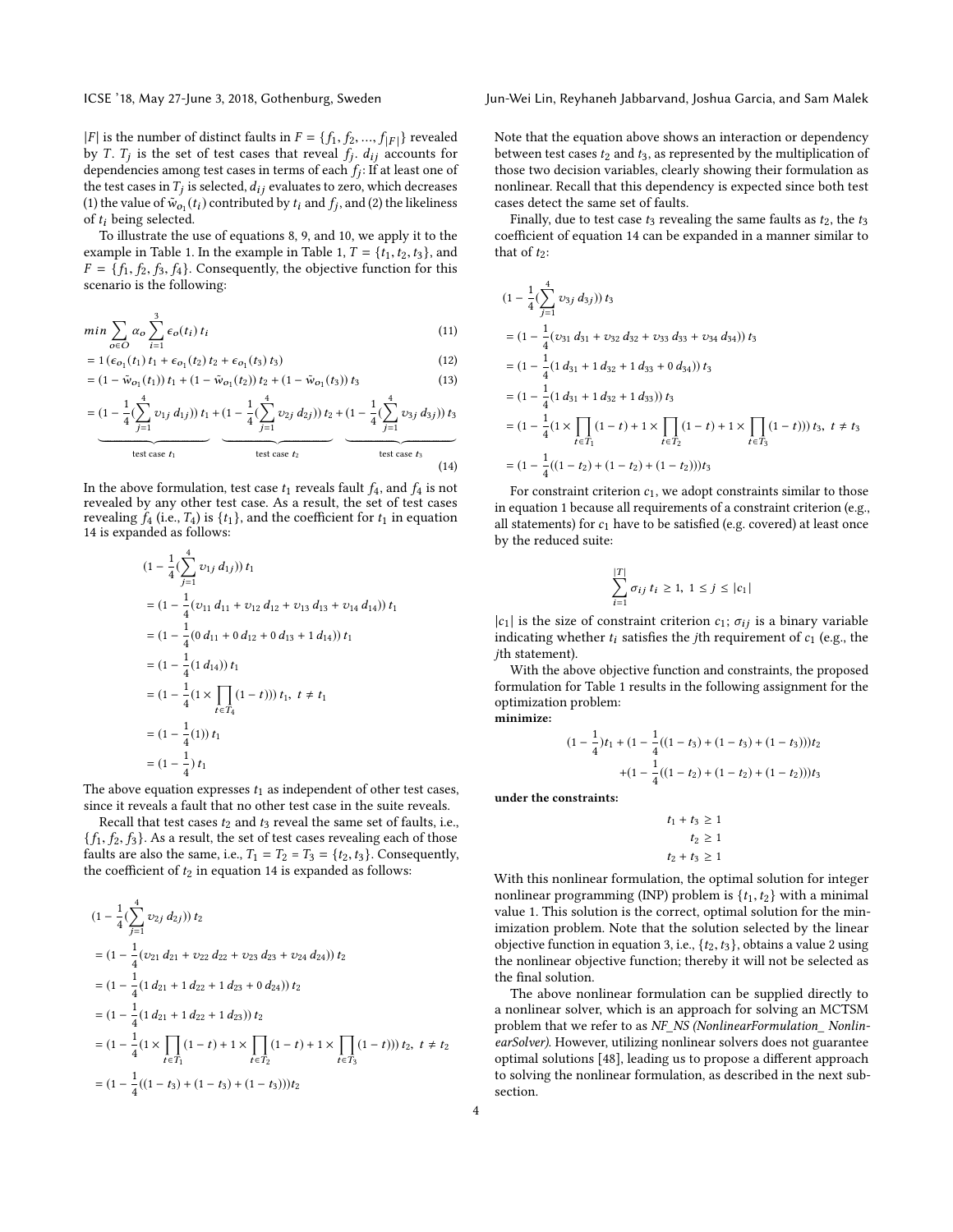Nemo: Multi-Criteria Test-Suite Minimization

# 3.3 Transformation to linear programming

There is no known efficient algorithm for solving an INP problem optimally other than trying every possible combination. Furthermore, for problems with non-convex functions (such as MCTSM), nonlinear solvers are not guaranteed to find an optimal solution [48], making NF\_NS not necessarily optimal. As a result, instead of directly solving the nonlinear formulation, we investigated how to transform the nonlinear formulation into a linear one. A linear formulation can be solved optimally given the recent advances in ILP solver technology [48]. We refer to this approach of solving the nonlinear formulation using linear solvers as NF\_LS (NonlinearFormulation\_LinearSolver) and describe it in the remainder of this section.

To allow the use of linear solvers for NF\_LS, we transform the nonlinear MCTSM problem into a linear one by introducing new "auxiliary" variables [7]. We demonstrate the approach using the instantiation of the MCTSM problem in Section 3.2. We introduce up to  $|F| \times |T|$  new decision variables  $\bar{v}_{ij}$  defined as follows:

$$
\bar{v}_{ij} = v_{ij} d_{ij} t_i
$$

 $\bar{v}_{ij}$  is a binary variable indicating whether a fault  $f_j$  is revealed to or any other previously selected test case:  $\bar{v}_{ij}$  is 1 if to reveals by  $t_i$  or any other previously selected test case:  $\bar{v}_{ij}$  is 1 if  $t_i$  reveals  $f_j$  and is not revealed by the previously selected test cases, and 0 otherwise. Using the newly introduced variables, equation 8 can be rewritten as follows:

$$
min \sum_{i=1}^{|T|} (t_i - \frac{1}{|F|} \sum_{j=1}^{|F|} \bar{v}_{ij})
$$
\n(15)

Notice that in this formulation, decision variables  $t$  are no longer multiplied. However, the transformation has resulted in the introduction of new decision variables  $\bar{v}$ . We add an additional set of constraints to the model to avoid having an unselected test case affect the minimized value of a solution. Specifically,  $\bar{v}_{ij}$  should be subject to the selection of  $t_i$ , i.e.,  $\bar{v}_{ij}$  matters only when  $t_i$  is selected resulting in the following constraints: selected, resulting in the following constraints:

$$
\bar{v}_{ij} \le t_i, \ \forall f_j \text{ revealed by } t_i \tag{16}
$$

These constraints illustrate that if a test case  $t_i$  is not selected, is forced to be 0. However if  $t_i$  is selected,  $\bar{x}_i$ ; could be either 1.  $\bar{v}_{ij}$  is forced to be 0. However, if  $t_i$  is selected,  $\bar{v}_{ij}$  could be either 1 or 0. depending on whether  $f_i$  is revealed by the previously selected or 0, depending on whether  $f_j$  is revealed by the previously selected<br>test cases test cases.

In addition, we add constraints to make the selected test cases more diverse in terms of  $f_j$ :

$$
\sum_{i=1}^{|T|} v_{ij} \,\bar{v}_{ij} \le 1, \ 1 \le j \le |F| \tag{17}
$$

The constraints in (17) model our preference for selecting test cases revealing faults that are not revealed by the previously selected test cases: If a fault  $f_j$  is revealed by a selected test case  $t_i$  and its  $\bar{q}_{ij}$  is set to 1, then for all other test cases revealing  $f_i$  their  $\bar{q}_{ij}$ its  $\bar{v}_{ij}$  is set to 1, then for all other test cases revealing  $f_j$ , their  $\bar{v}_{ij}$ <br>has to be 0. For example, for the constraint  $\bar{v}_{0i} + \bar{v}_{0j} \le 1$  obtained has to be 0. For example, for the constraint  $\bar{v}_{21} + \bar{v}_{31} \le 1$  obtained from equation 17, where  $v_{21} = v_{31} = 1$ , only  $t_2$  or  $t_3$  can be selected but not both.

To illustrate the proposed transformation (i.e., the objective function in equation 15 and additional constraints in equation 16 and 17), we apply it to the example of Table 1 (i.e.,  $\overline{T} = \{t_1, t_2, t_3\}$ ,

with Integer Nonlinear Programming Theorem 2018, ICSE '18, May 27-June 3, 2018, Gothenburg, Sweden

 $F = \{f_1, f_2, f_3, f_4\}$ , and  $\alpha_1 = 1$ ), and transform the nonlinear formulation discussed in Section 3.2 to the following assignment:

# minimize:  $(t_1 - \frac{1}{4})$  $\frac{1}{4}(\bar{v}_{14})$ +  $(t_2 - \frac{1}{4})$  $\frac{1}{4}(\bar{v}_{21}+\bar{v}_{22}+\bar{v}_{23}))$ +  $(t_3 - \frac{1}{4})$  $\frac{1}{4}(\bar{v}_{31}+\bar{v}_{32}+\bar{v}_{33}))$ under the constraints:  $t_1 + t_3 \ge 1$  (original)<br> $t_2 \ge 1$  (original)  $t_2 \ge 1$  (original)<br>  $t_2 + t_3 \ge 1$  (original)  $t_2 + t_3 \ge 1$  (original)<br>  $\bar{v}_{14} \le t_1$  (from (16))  $\bar{v}_{14} \le t_1$  (from (16))  $\bar{v}_{21} \leq t_2, \ \bar{v}_{22} \leq t_2, \ \bar{v}_{23} \leq t_2 \qquad \qquad (from (16))$  $\bar{v}_{31} \le t_3, \ \bar{v}_{32} \le t_3, \ \bar{v}_{33} \le t_3$  (from (16))<br>  $\bar{v}_{21} + \bar{v}_{31} \le 1$  (from (17))  $\bar{v}_{21} + \bar{v}_{31} \le 1$  (from (17))<br>  $\bar{v}_{22} + \bar{v}_{32} \le 1$  (from (17))  $\bar{v}_{22} + \bar{v}_{32} \le 1$  (from (17))<br>  $\bar{v}_{23} + \bar{v}_{33} \le 1$  (from (17))  $\bar{v}_{23} + \bar{v}_{33} \le 1$ <br> $\bar{v}_{14} \le 1$  $(from(17))$

Notice that the decision variables are no longer multiplied in the objective function, making the formulation linear, while still solving the nonlinear problem. The optimal solution for this transformed linear problem is  $\{t_1, t_2, v_{14}, v_{21}, v_{22}, v_{23}\}$  with a minimal value 1. This minimal value is identical to the optimal value for the untransformed nonlinear problem. The computed solution for the minimization problem (i.e.,  $\{t_1, t_2\}$ ) is also the optimal solution.

Optimality of NF\_LS. NF\_LS yields the optimal solution. The usage of auxiliary variables to transform a nonlinear problem formulation to a linear one is well studied in the literature and has been proven to generate an equivalent formulation [7, 48]. After transforming the nonlinear MCTSM problem to an instance of an ILP problem, the optimal solution can be found by leveraging modern solvers. Note that the MCTSM problem is known to be NP-complete, which means that an optimal solution cannot be found in polynomial time. However, that does not preclude modern solvers from finding optimal solutions through utilization of branch and bound and other algorithmic advancements for sizable problems [48]. That is, ILP solvers do not guarantee to return a solution within a time limit, but guarantee that the returned solution is optimal<sup>1</sup>.

# 4 IMPLEMENTATION

Figure 1 depicts our framework for solving the MCTSM problems as implemented in our tool, called Nemo. The tool takes test-related data and a configuration as input. Test-related data includes the original test suite and the corresponding coverage data such as statement and fault coverage of the test suite. In the configuration file, users can specify the optimization and constraint criteria. Users can also specify which of the three approaches (i.e., LF\_LS, NF\_NS, and NF\_LS) should be used in the minimization of the test suite.

The Formulator component takes the input and expresses the minimization problem as an integer programming problem. Formulator is capable of representing the problem as either linear or nonlinear, as well as transforming the nonlinear formulation into a linear form. The output model can then be fed into external solvers

<sup>&</sup>lt;sup>1</sup>In our experiments, we actually never encountered a problem for which NF\_LS could not find a solution.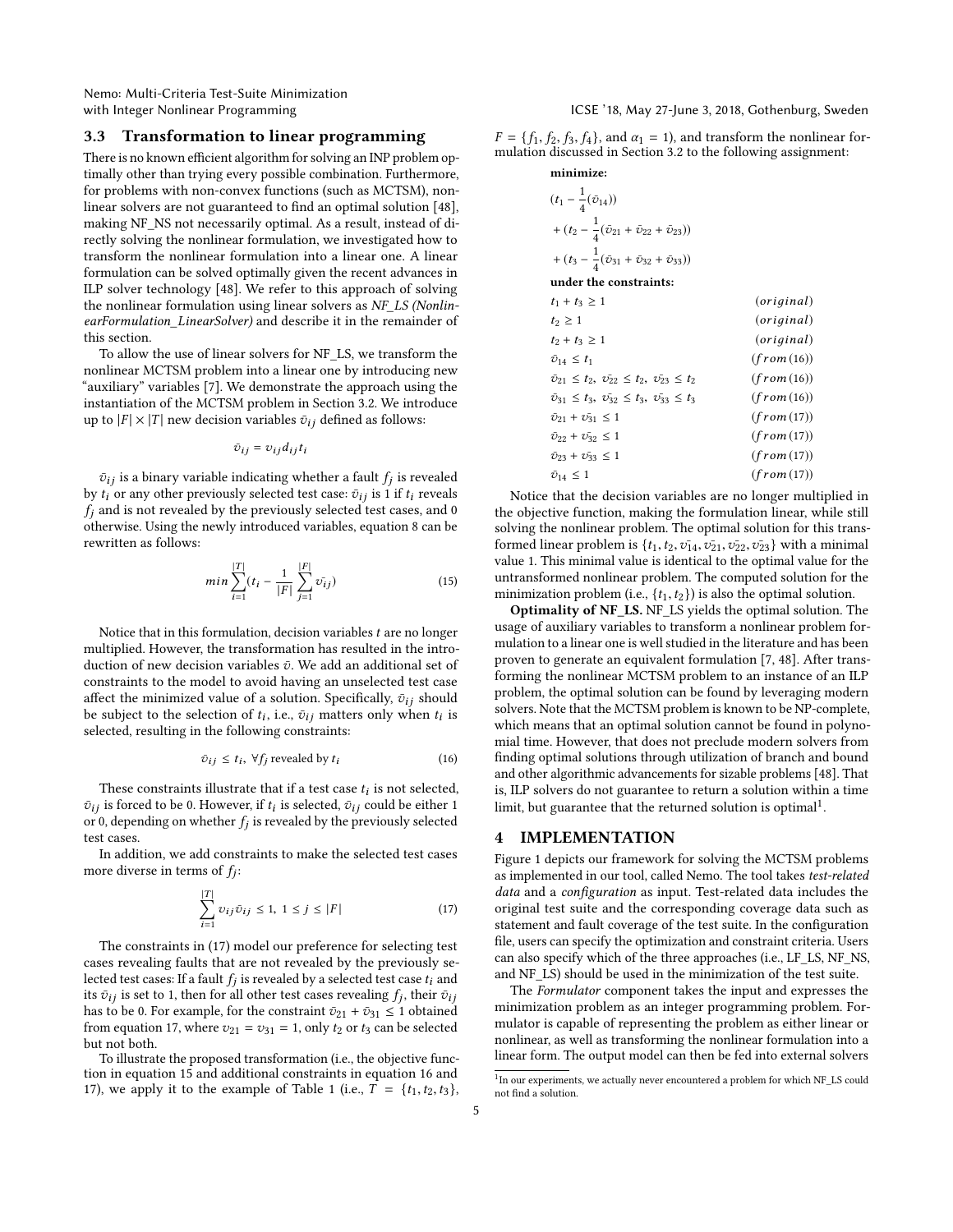

Figure 1: Overview of our approach

to compute the solution. For now our tool supports  $lp$  and ampl formats, which many modern solvers, such as lp\_solve [1], CPLEX [13] and Couenne [12] use.

Once the solution for the encoded problem is computed, the Generator component produces the minimized test suite in various formats for presentation to the user. Currently, our tool handles solutions generated by the aforementioned solvers and web services using those solvers, such as the NEOS Server [14] and DropSolve [2].

The proposed tool is the only one of its kind to formulate and consider the inherent nonlinearity of the MCTSM problem, and is available for download [3]. In the next section, we evaluate our approach using Nemo to answer a set of research questions.

#### 5 EMPIRICAL EVALUATION

We assess three approaches for solving the MCTSM problem: LF\_LS (see Section 2), NF\_NS (see Section 3.2), and NF\_LS (see Section 3.3). For LF\_LS, we reimplemented the technique in a tool called MINTS proposed by Hsu and Orso [23]. We could not use the original implementation of MINTS because the solvers it supports are outdated and not scalable for our dataset. Using these approaches, we investigate the following research questions:

- RQ1. How does NF LS compare against LF LS with respect to effectiveness and runtime performance? To assess this research question, we use the size of the reduced test suite and the satisfaction of the minimization criteria to characterize effectiveness of each approach. For performance, we measure the time it takes to solve each approach's formulation of the problem.
- RQ2. How does NF\_LS compare against NF\_NS with respect to effectiveness and performance? Given that Nemo is the first approach to model general test-suite minimization in a nonlinear manner, we assess which nonlinear formulation is superior, or whether there are empirical tradeoffs between the two versions of Nemo.
- RQ3. How does NF LS scale in relation to the size of subject apps and test suites? NF LS solves the nonlinear problem optimally, which is a computationally expensive process. We investigate how the introduction of auxiliary variables impacts the scalability of NF LS.

#### 5.1 Experimental Setup

Subject programs: Our experimental subjects include the following five open-source C projects: Grep, Flex, Sed, Make, and Gzip, collected from a publicly available dataset [21]. These programs are well-known GNU software and widely used in software testing and

ICSE '18, May 27-June 3, 2018, Gothenburg, Sweden Jun-Wei Lin, Reyhaneh Jabbarvand, Joshua Garcia, and Sam Malek

debugging research [6, 11, 21, 27, 38]. Each subject program in the original dataset has five versions; we selected the latest version of each program for our experiments. Table 2 depicts the following detailed pieces of information about our subject programs: the selected version, a description of the program, its size (LOC), and the number of tests and faults available with each version.

Test suites: Each subject program in [21] comes with a test suite and a set of faults. We augmented available test suites with additional tests, since their coverage of the subject apps' core functions were low (i.e., average coverage was below 48%), and can result in test suites that do not comprehensively test the subject programs. To that end, we used KLEE [8] to ensure that subject test suites achieve a coverage higher than 60% on average for the core functions. To measure statement coverage of test suites, we used gcov [17].

Faults: The original dataset [21] includes a set of faults for each test suite. These faults are generated by injecting mutants and purified by removing equivalent and duplicate mutants using Trivial Compiler Equivalence [37] (TCE), a scalable and effective approach to find equivalent and duplicate mutants that compares the machine code of compiled mutants. We followed the same technique to generate additional unique mutants for the newly generated tests added to the dataset.

Minimization problems: We compare the minimization techniques using the following three minimization problems: classic bi-criteria, variant bi-criteria, and tri-criteria. A classical bi-criteria test-suite minimization problem minimizes the test suite such that statement coverage of the original test suite is maintained, while maximizing its fault-detection ability. The variant bi-criteria problem is a classic bi-criteria problem whose segments of code (e.g., specific API calls, methods, or classes) are more important than others, and thereby need to be covered multiple times. Examples of scenarios where covering the same code segment multiple times are important include energy testing [24], performance testing, or fieldfailure reproduction [27]. The tri-criteria problem is a multi-criteria minimization problem where the minimized test suite needs to satisfy a budget constraint, while maximizing the statement coverage and fault-detection ability of the test suite. Since available time for regression testing is often an important constraint [35, 46, 51], we consider execution time as the budget in our evaluation. Note that for these two optimization criteria, i.e., statement coverage and fault detection, NF\_NS and NF\_LS model dependencies among test cases, while LF\_LS does not. The weights for both optimization criteria are the same in our experiments.

Solvers: We used CPLEX [13] and Couenne [12] as linear and nonlinear solvers, respectively. For a fair performance comparison of different solvers, we used these solvers on NEOS [14], a free web service for solving numerical optimization problems.

### 5.2 RQ1: NF\_LS vs. LF\_LS

We assess the effectiveness and performance of each approach in terms of the three MCTSM problems described in Section 5.1.

Effectiveness. We measured the effectiveness of each minimization technique in terms of the size of reduced suites  $(\#T)$  and corresponding fault-detection ability, i.e., the number of faults detected (#F). For our experiments, the same set of faults for each subject program is used to evaluate the fault-detection ability of the reduced suites, because the main objective of our evaluation is to show that the non-linear formulation of the MCTSM problem can produce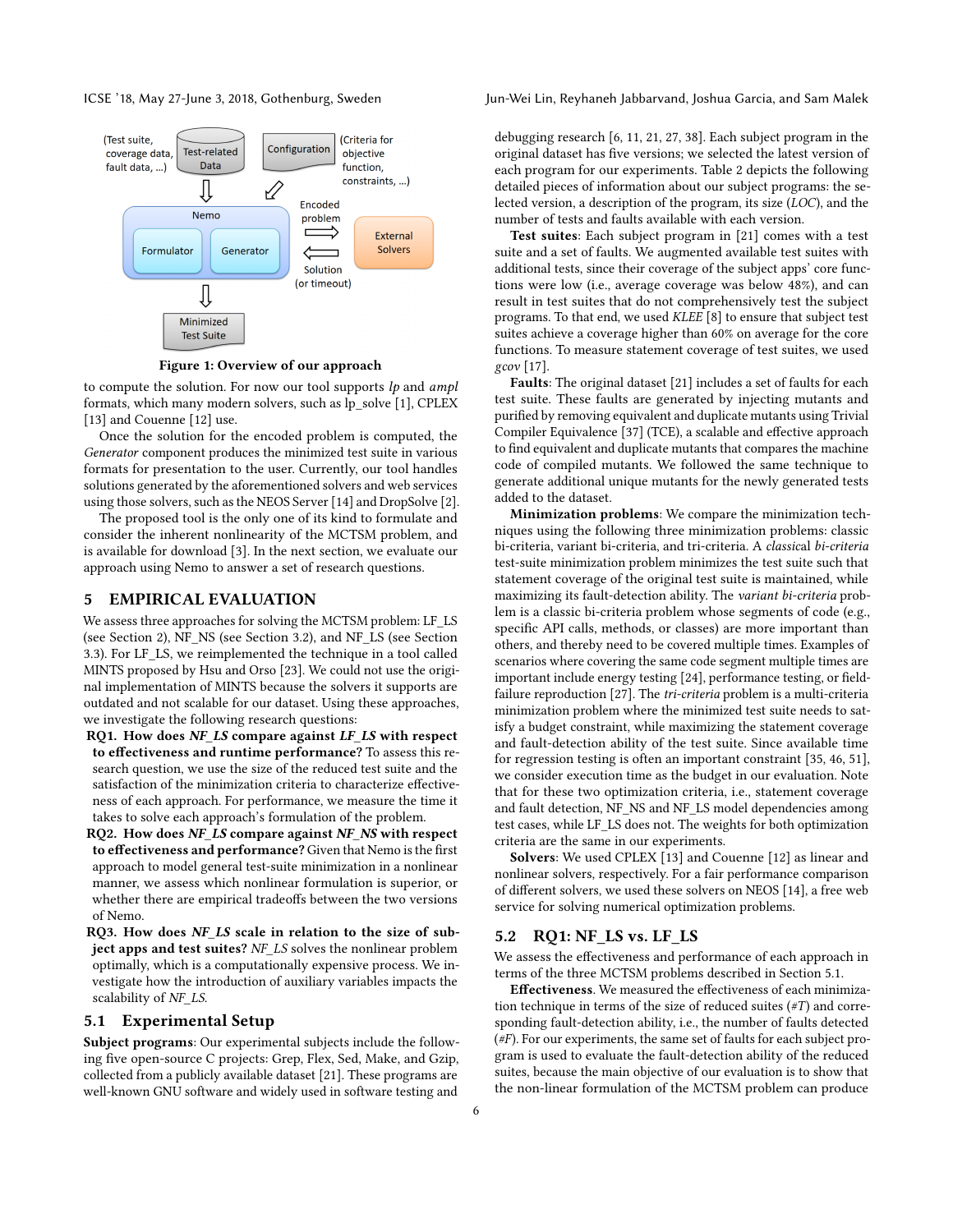# Nemo: Multi-Criteria Test-Suite Minimization with Integer Nonlinear Programming Theorem 2018, ICSE '18, May 27-June 3, 2018, Gothenburg, Sweden

| Program | Version | Description                         | LOC    | # Tests | # Faults |
|---------|---------|-------------------------------------|--------|---------|----------|
| Grep    | 2.7     | Pattern search and matching utility | 58,344 | 746     | 54       |
| Flex    | 2.5.4   | Lexical analyzer                    | 12.366 | 605     | 37       |
| Sed     | 4.2     | Command-line text editor            | 26.466 | 324     | 25       |
| Make    | 3.80    | Executables builder and generator   | 23,400 | 158     | 15       |
| Gzip    | 1.3     | Data compressor                     | 5.682  | 397     | 56       |

Table 2: Subject programs used in the empirical evaluation.

Table 3: Effectiveness of different methods modeling the classic bi-criteria problem. %: the percentage improved by NF\_LS compared to LF\_LS and NF\_NS

| Programs           | Grep  |        | Flex  |        | Sed   |        | Make  |       | Gzip  |       |
|--------------------|-------|--------|-------|--------|-------|--------|-------|-------|-------|-------|
| Methods            | # $T$ | #F     | # $T$ | #F     | #T    | #F     | #T    | #F    | # $T$ | #F    |
| (Original)         | 746   | 54     | 605   | 37     | 324   | 25     | 158   | 15    | 397   | 56    |
| LF LS              | 59    | 29     | 44    | 28     | 12    | 21     | 14    | 12    | 45    | 50    |
| NF LS              | 59    | 36     | 44    | 32     | 12    | 25     | 14    | 13    | 45    | 50    |
| NF NS              | n/a   | n/a    | 44    | 32     | 12    | 25     | 14    | 13    | 45    | 49    |
| % NF LS over LF LS | 0%    | 24.14% | 0%    | 14.29% | $0\%$ | 19.05% | 0%    | 8.33% | 0%    | $0\%$ |
| % NF LS over NF NS | n/a   | n/a    | 0%    | $0\%$  | $0\%$ | $0\%$  | $0\%$ | $0\%$ | $0\%$ | 2.04% |

\* n/a: the solver timed out after eight hours

a solution that is superior to its linear formulation. By comparing the solutions produced from approaches using the same exact version of software, faults, and coverage information, we are able to unequivocally show the superiority of non-linear formulation to linear formulation in a controlled setting.

Table3 shows the effectiveness of different minimization techniques for solving the classic bi-criteria problem. These results demonstrate that NF\_LS achieves an equal or greater fault-detection ability compared to LF\_LS and the same test-suite size. More specifically, the minimized suites of NF\_LS detected 13% more faults on average than those of LF\_LS without compromising test-suite size.

We observed that the improvements achieved by NF\_LS vary among different subject programs. Intuitively, for an MCTSM problem, NF\_LS works better than LF\_LS if test cases for the same constraint criterion (e.g., covering the same statement) satisfy an optimization criterion in a different way (e.g., revealing different faults). For instance, in the example of Table 1,  $t_1$  and  $t_3$  both cover stmt<sub>1</sub>, but reveal different faults ( $f_4$  for  $t_1$ ;  $f_1$ ,  $f_2$ , and  $f_3$  for  $t_3$ ). As a result, this difference in fault-revealing ability can be identified by the nonlinear formulation when it selects a test case for covering  $stmt_1$  in the minimization process.

To investigate the aforementioned property in our experimental dataset, we clustered test cases by the statements they covered for each subject program. Then, we calculated average similarity of faults revealed among the tests in the same cluster, using the Jaccard similarity metric [25]. Jaccard formulates the similarity between two sets, A and B, as follows:

$$
J(A, B) = \frac{|A \cap B|}{|A \cup B|}
$$

In our experiments, A and B are two sets of faults covered by two tests within the same cluster. For example, suppose tests  $t_1$ and  $t_2$  cover the same set of statements, causing the tests to be clustered together. If execution of  $t_1$  reveals  $A = \{f_1, f_2\}$ , and  $t_2$ reveals  $B = \{f_2, f_3\}$ , the Jaccard similarity for these two tests are computed as  $J(A, B) = \frac{1}{3}$ .<br>For a given a program

For a given a program, effectiveness of the nonlinear formulation will degrade as the average similarity among all clusters in

#### Table 4: Average Jaccard Similarity of the fault sets revealed by the test cases covering the same set of statements

| Program    | Grep | Flex | Sed | Make | Gzin |
|------------|------|------|-----|------|------|
| Similarity |      |      |     |      |      |

that program approaches 1. This effect occurs since tests covering the same statements also cover increasingly similar faults. As that average similarity approaches 0, the nonlinear formulation performs more effectively, i.e., tests covering the same statements cover increasingly different faults.

Table 4 shows the Jaccard similarity calculated for each subject program. To obtain these results, we first calculated the similarity between each pair of test cases in the same cluster. We then computed the average similarity among all pairs within a cluster. For Gzip, the similarity is 1, and the nonlinear formulations obtains no improvement in the number of faults revealed, as shown in Table 3. However, in the case of Grep, the average similarity among all clusters is 0.8394, the lowest similarity among all programs, and also obtains the greatest improvement in the number of faults revealed, as shown in Table 3. Note that the effectiveness of the nonlinear formulation is also influenced by other factors (e.g., total number of faults) and hence cannot be solely predicted by fault similarity.

For the variant bi-criteria problem, the goal is to maximize the fault-detection ability of the reduced suite, while maintaining the same statement coverage. Additionally, we selected the top 10% of statements executed most frequently to identify the potentially most important statements to execute. For each of these statements, we forced them to be executed at least 10% of the number of times they were executed by the entire test suite. Table 5 shows the effectiveness of different minimization techniques on the variant bi-criteria problem. These results demonstrate that NF\_LS's test suites have a superior fault-detection ability than LF\_LS's test suites for all subject programs. Specifically, the reduced suites of NF\_LS detected 17% more faults on average than the suites of LF\_LS without increasing the size of the test suite.

For the tri-criteria problem, we formulated the problem to constrain the sizes of the reduced suites to 5%, 10%, 15%, and 20%, and to maximize the statement coverage and fault-detection effectiveness with the same weights. Given that even test suites of only 20KLOC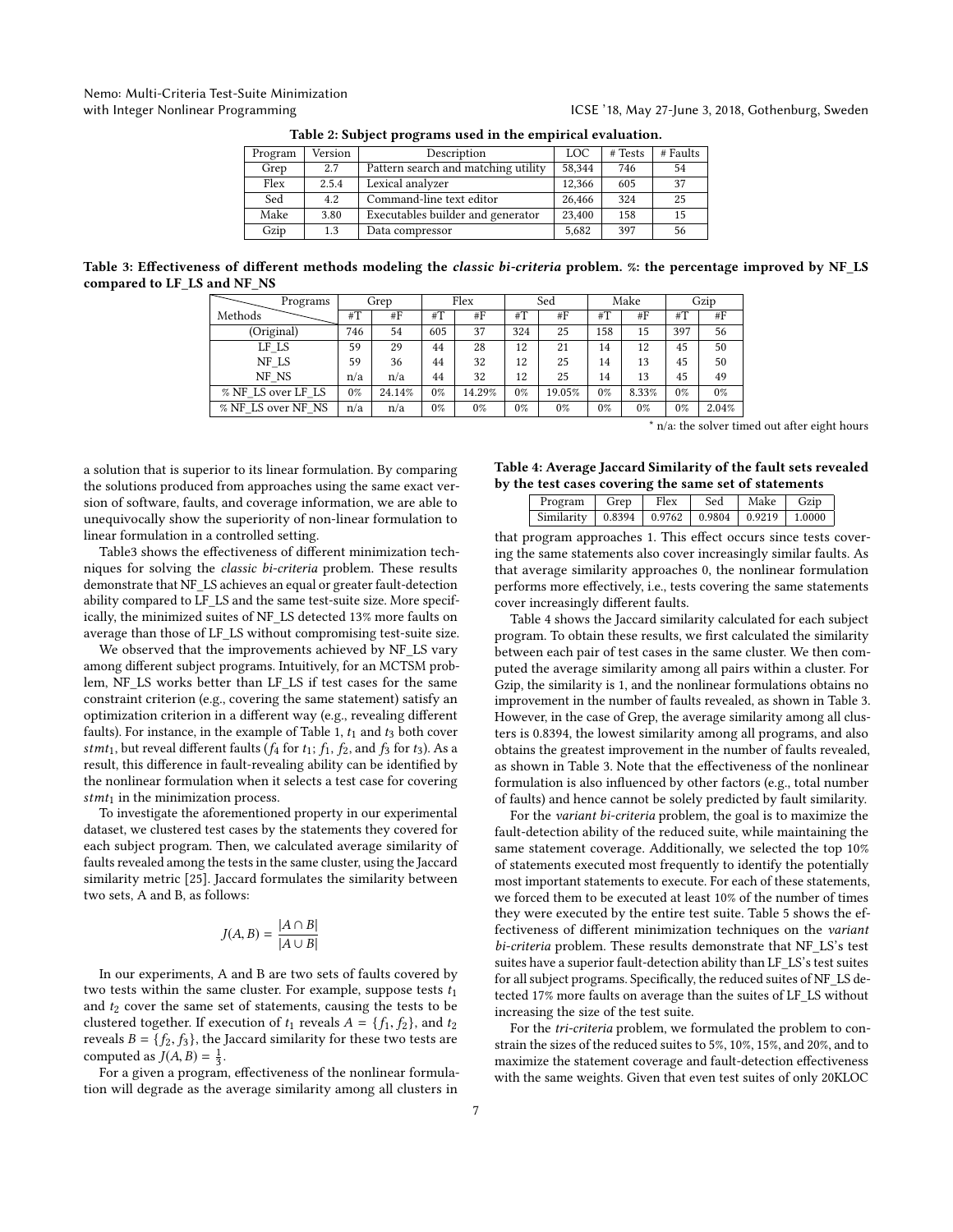Table 5: Effectiveness of different methods modeling the variant bi-criteria problem. %: the percentage improved by NF\_LS compared to LF\_LS and NF\_NS

| Programs           |     | Grep   |       | Flex   |       | Sed    |     | Make   |       | Gzip  |
|--------------------|-----|--------|-------|--------|-------|--------|-----|--------|-------|-------|
| Methods            | #T  | #F     | #T    | #F     | # $T$ | #F     | #T  | #F     | #T    | # $F$ |
| (Original)         | 746 | 54     | 605   | 37     | 324   | 25     | 158 | 15     | 397   | 56    |
| LF LS              | 80  | 38     | 66    | 33     | 32    | 22     | 17  | 13     | 58    | 51    |
| NF LS              | 80  | 54     | 66    | 37     | 32    | 25     | 17  | 15     | 58    | 52    |
| NF NS              | n/a | n/a    | n/a   | n/a    | n/a   | n/a    | 17  | 15     | n/a   | n/a   |
| % NF LS over LF LS | 0%  | 42.11% | $0\%$ | 12.12% | $0\%$ | 13.64% | 0%  | 15.38% | $0\%$ | 1.96% |
| % NF LS over NF NS | n/a | n/a    | n/a   | n/a    | n/a   | n/a    | 0%  | $0\%$  | n/a   | n/a   |

\* n/a: the solver timed out after eight hours

Table 6: Effectiveness of different methods modeling the tri-criteria problem. %: the percentage improved by NF\_LS compared to LF\_LS

| Size       | Programs           |       | Grep   |        |       | Flex   |         |                 | Sed    |        |       | Make  |        |                 | Gzip    |         |
|------------|--------------------|-------|--------|--------|-------|--------|---------|-----------------|--------|--------|-------|-------|--------|-----------------|---------|---------|
| constraint | Methods            | $\#T$ | #Stmt  | #F     | $\#T$ | #Stmt  | #F      | $\overline{H}T$ | #Stmt  | #F     | #T    | #Stmt | #F     | $\overline{H}T$ | #Stmt   | #F      |
|            | (Original)         | 746   | 1695   | 54     | 605   | 3143   | 37      | 324             | 945    | 25     | 158   | 3803  | 15     | 397             | 1409    | 56      |
|            | LF LS              | 37    | 1302   | 29     | 30    | 2093   | 14      | 16              | 847    | 18     | 8     | 3665  | 10     | 20              | 540     | 25      |
| 5%         | NF LS              | 37    | 1635   | 54     | 30    | 3094   | 37      | 16              | 945    | 25     | 8     | 3779  | 15     | 20              | 1343    | 56      |
|            | % NF LS over LF LS | 0%    | 25.58% | 86.21% | $0\%$ | 47.83% | 164.29% | $0\%$           | 11.57% | 38.89% | $0\%$ | 3.11% | 50.00% | $0\%$           | 148.70% | 124.00% |
|            | LF LS              | 75    | 1302   | 29     | -61   | 2469   | 18      | 32              | 860    | 18     | 16    | 3676  | 10     | 40              | 540     | 25      |
| 10%        | NF LS              | 75    | 1695   | 54     | 61    | 3143   | 37      | 32              | 945    | 25     | 16    | 3803  | 15     | 40              | 1400    | 56      |
|            | % NF LS over LF LS | $0\%$ | 30.18% | 86.21% | $0\%$ | 27.30% | 105.56% | $0\%$           | 9.88%  | 38.89% | $0\%$ | 3.45% | 50.00% | $0\%$           | 159.26% | 124.00% |
|            | LF LS              | 112   | 1325   | 33     | 91    | 2603   | 23      | 49              | 905    | 19     | 24    | 3703  | 12     | 60              | 541     | 25      |
| 15%        | NF LS              | 112   | 1695   | 54     | 91    | 3143   | 37      | 49              | 945    | 25     | 24    | 3803  | 15     | 60              | 1409    | 56      |
|            | % NF LS over LF LS | 0%    | 27.92% | 63.64% | $0\%$ | 20.75% | 60.87%  | $0\%$           | 4.42%  | 31.58% | $0\%$ | 2.70% | 25.00% | $0\%$           | 160.44% | 124.00% |
|            | LF LS              | 149   | 1330   | 34     | 121   | 2695   | 24      | 65              | 906    | 19     | 32    | 3703  | 12     | 79              | 541     | 25      |
| 20%        | NF LS              | 149   | 1695   | 54     | 121   | 3143   | 37      | 65              | 945    | 25     | 32    | 3803  | 15     | 79              | 1409    | 56      |
|            | % NF LS over LF LS | 0%    | 27.44% | 58.82% | 0%    | 16.62% | 54.17%  | $0\%$           | 4.30%  | 31.58% | $0\%$ | 2.70% | 25.00% | $0\%$           | 160.44% | 124.00% |

can take weeks to run [40], selecting test suites that are a fraction of the total number of existing test cases is a sensible testing strategy.

The results for this experiment are depicted in Table 6. Our results demonstrate that NF\_LS consistently outperforms LF\_LS for all subject apps and size constraints. Particularly, test suites reduced by NF\_LS executed 45% more statements and 73% more faults than the suites by LF\_LS on average. We can see that the improvement achieved by NF\_LS in this problem is larger than the previous two problems. This could be attributed to the looser constraints in this problem and hence the larger solution space for all the techniques. For instance, given that the constraint is to reduce the test suite of Grep to 5%, the size of the solution space for this problem is  $\binom{746}{37} \approx 5.73 \times 10^{62}$ . If there are more constraints, e.g., constraints<br>for statements such as those included in the previous problems, the for statements such as those included in the previous problems, the solution space would be further limited, because some solutions in it do not satisfy the additional constraints. As the solution space grows larger, the effectiveness gap between the solutions returned by NF\_LS and LF\_LS is expected to increase.

Performance. Tables 7 and 8 showcase the execution times that solvers of different approaches took to solve the classic bi-criteria and the variant bi-criteria problems, respectively. We retrieved the results from reports generated by NEOS [14]. These results demonstrate that NF\_LS can solve these two problems as efficiently as LF LS does, and the solutions for all subject apps were found within a second.

For the tri-criteria problem, we were not able to submit the model files to NEOS due to its size limitations for uploaded files. We thus ran the solver locally, and report the execution times in Table 9. These results indicate that NF\_LS takes a longer time than LF\_LS to solve the problem. The difference between the performance

#### Table 7: Performance of different methods modeling the classic bi-criteria problem

| Programs | Solving Time in Seconds |      |       |      |      |  |  |  |
|----------|-------------------------|------|-------|------|------|--|--|--|
| Methods  | Grep                    | Flex | Sed   | Make | Gzip |  |  |  |
| LF LS    |                         |      |       |      |      |  |  |  |
| NF LS    |                         |      |       |      |      |  |  |  |
| NF NS    | n/a                     | 1708 | 21854 | 20   | 2813 |  |  |  |

\* n/a: the solver timed out after eight hours

Table 8: Performance of different methods modeling the weighted bi-criteria problem

|         | Solving Time in Seconds<br>Programs |      |      |     |                                               |      |  |  |  |
|---------|-------------------------------------|------|------|-----|-----------------------------------------------|------|--|--|--|
| Methods |                                     | Grep | Flex | Sed | Make                                          | Gzip |  |  |  |
| LF LS   |                                     |      |      |     |                                               |      |  |  |  |
| NF LS   |                                     |      |      |     |                                               |      |  |  |  |
| NF NS   |                                     | n/a  | n/a  | n/a | 530                                           | n/a  |  |  |  |
|         |                                     |      |      |     | * n/a: the solver timed out after eight hours |      |  |  |  |

Table 9: Performance of different methods modeling the tricriteria problem with a 10% size constraint

| Programs | Solving Time in Seconds |       |      |      |      |  |  |  |  |
|----------|-------------------------|-------|------|------|------|--|--|--|--|
| Methods  | Grep                    | Flex  | Sed  | Make | Gzip |  |  |  |  |
| LF LS    |                         |       |      |      |      |  |  |  |  |
| NF LS    | 14099                   | 43608 | 2976 | 2673 | 1565 |  |  |  |  |

of NF\_LS and LF\_LS for the tri-criteria problem comes from the higher complexity of the problem compared with the first two minimization problems. While those two problems have a single optimization criterion (i.e., maximizing fault-detection ability), the tri-criteria problem has an additional optimization criterion (i.e., maximizing statement coverage). To solve this significantly more complex problem, auxiliary variables in the range of hundreds of thousands were introduced in NF\_LS because there are thousands of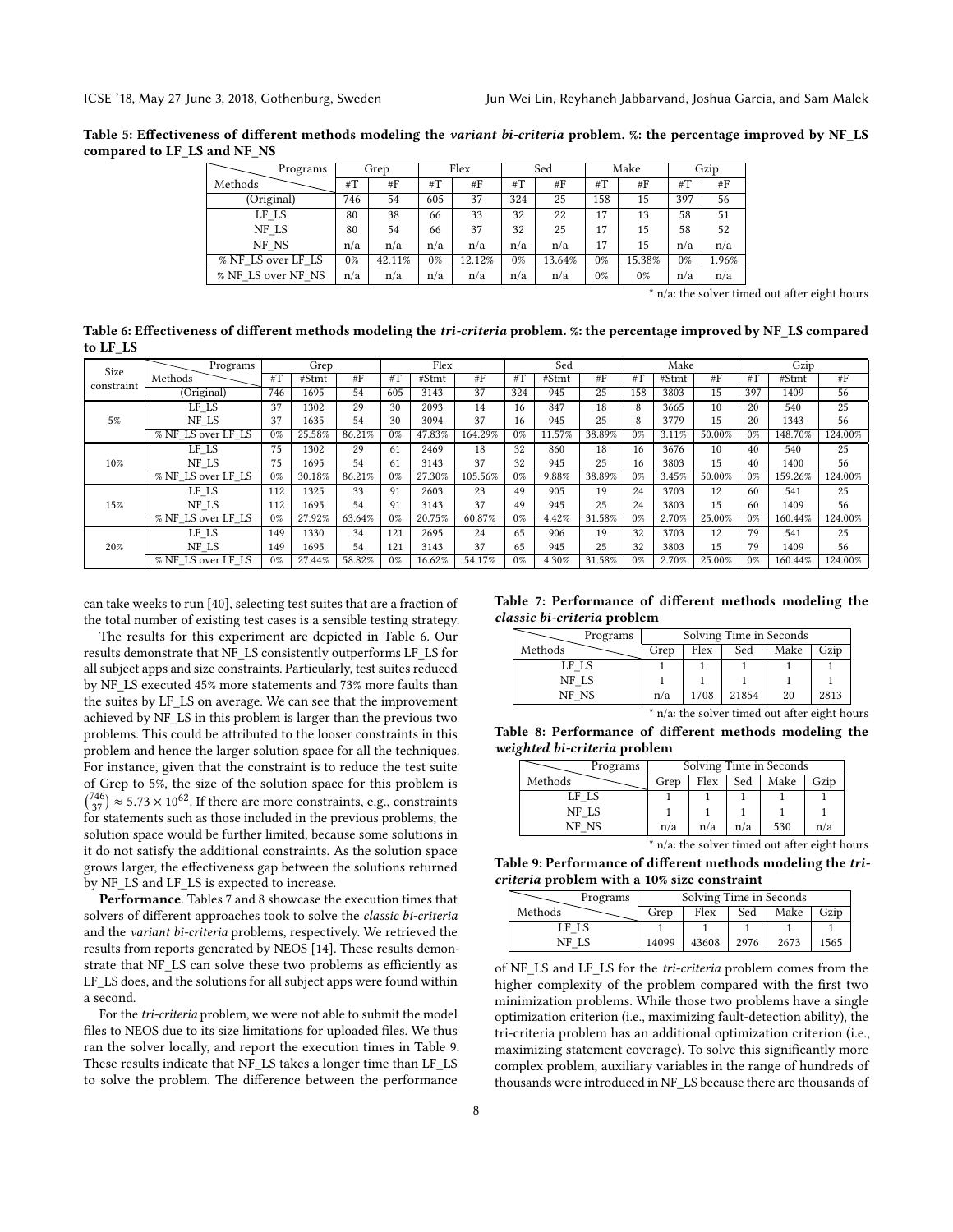Nemo: Multi-Criteria Test-Suite Minimization

statements for the subject apps. Nevertheless, the optimal solution found by NF\_LS for this tri-criteria problem, as shown in Table 6, vastly outperforms the solution found by LF\_LS. For Gzip under a 10% size constraint, LF\_LS solved the problem within a second, while NF\_LS took about 26 minutes. However, the suite reduced by NF\_LS executed 159% more statements and 124% more faults than the suite reduced by LF\_LS.

Although NF\_LS takes longer to produce a solution, the approach produces immensely improved solutions. For instance, testers may run NF\_LS for a few minutes to hours rather than a few seconds in the case of LF\_LS, but they obtain a solution that reveals much more faults with fewer tests which, in turn, can save engineers' time and effort from having to examine and run more tests.

# 5.3 RQ2: NF\_LS vs. NF\_NS

Similar to the previous RQ, we compared NF\_LS and NF\_NS in terms of effectiveness and performance. We further discuss the advantages or disadvantages of selecting among the two nonlinear approaches, based on our empirical results.

Effectiveness. Table 3 shows that, for the classic bi-criteria problem, NF\_NS was able to find the optimal solutions for only three subject programs—Flex, Sed, and Make. The solver timed out after eight hours for Grep, and returned a suboptimal solution for Gzip. Table 5 further shows that, for the variant bi-criteria problem, NF\_NS only found the optimal solution for Make, and the solver timed out after eight hours for other subject programs. We do not report the effectiveness of NF\_NS for the *tri-criteria* problem, because we were not able to use NEOS to solve it due to the size limitation of NEOS for uploaded files. The reported results indicate that, as expected, the nonlinear solver is not guaranteed to find an optimal solution for the nonlinear formulation if the objective function is non-convex [48]. However, NF\_LS can optimally solve MCTSM problems formulated nonlinearly.

Performance. For the classic bi-criteria problem, Table 7 shows NF\_NS takes much longer time to solve the problem than NF\_LS. While NF\_LS solved the problem within a second for all subject apps, the solver used by NF\_NS timed out for Grep, and took from 20 seconds to six hours to finish. For the variant bi-criteria problem, Table 8 indicates that NF\_NS was able to finish only for Make, and the solver timed out for other subjects. The results indicate that, off-the-shelf nonlinear solvers cannot solve MCTSM problems in a timely manner, which confirms the need to transform the nonlinear problem formulation to a linear one. Overall, NF\_LS is superior to NF\_NS in terms of both effectiveness and performance.

#### 5.4 RQ3: Scalability

Given NF\_LS's superior performance over NF\_NS, we focus on studying the scalability of NF\_LS. Specifically, we investigate the manner in which NF\_LS scales with respect to the size of subject programs and test suites. Intuitively, the time NF\_LS takes to solve a minimization problem depends on the complexity of the formulated model, in terms of the number of decision variables and constraints. This complexity is determined by the characteristics of the problem (e.g., number of test cases, requirements, and criterion entities).

We conducted a sensitivity analysis of NF\_LS on the tri-criteria problem, i.e., the most complicated problem in our evaluation. For each program, starting from the size of 20% of the test suite, we gradually increased the size of test suites to 100%, and reported (1) the number of variables in the formulation, and (2) the execution





Figure 2: Sensitivity of the test-suite size to number of variables for Nemo on the tri-criteria problem



Figure 3: Sensitivity of the test-suite size to solving time for Nemo on the tri-criteria problem

time for solving the problem. We repeated the experiments 30 times and reported the average with a 95% confidence interval.

Figure 2 depicts the relation between the size of a test suite and the number of variables used in the problem formulation. While the number of variables range in the hundreds of thousands for each problem, the number grows linearly, as does the size of the test suite.

Figure 3 depicts the relation between the size of a test suite and solver execution time. As the size of a test suite grows linearly, the time required to find an optimal solution increases exponentially. Nevertheless, NF\_LS is optimal, and can be adopted to compute optimal solutions as efficiently as LF\_LS for simpler MCTSM problems, such as the classic bi-criteria and variant bi-criteria problems, and optimally solves practical, complex problems, such as the tri-criteria problem, in a reasonable amount of time.

#### 6 RELATED WORK

Single-criterion test-suite minimization problem. A significant number of previous studies have examined obtaining the minimal subset of the original test suite that satisfies the original test requirements [9, 10, 20, 28, 32, 36, 45]. Chvatal [10] proposes a classical greedy heuristic that iteratively selects test cases covering most unsatisfied requirements until all requirements are covered. Harrold et al. [20] present a greedy heuristic that considers the testing sets that satisfy each test requirement, and repeatedly selects test cases from the testing sets with minimal cardinality. Chen and Lau [9] propose another heuristic that identifies two special kinds of test cases from the original suite: essential and 1-to-1 redundant. The approach iteratively picks essential, removes 1-to-1 redundant,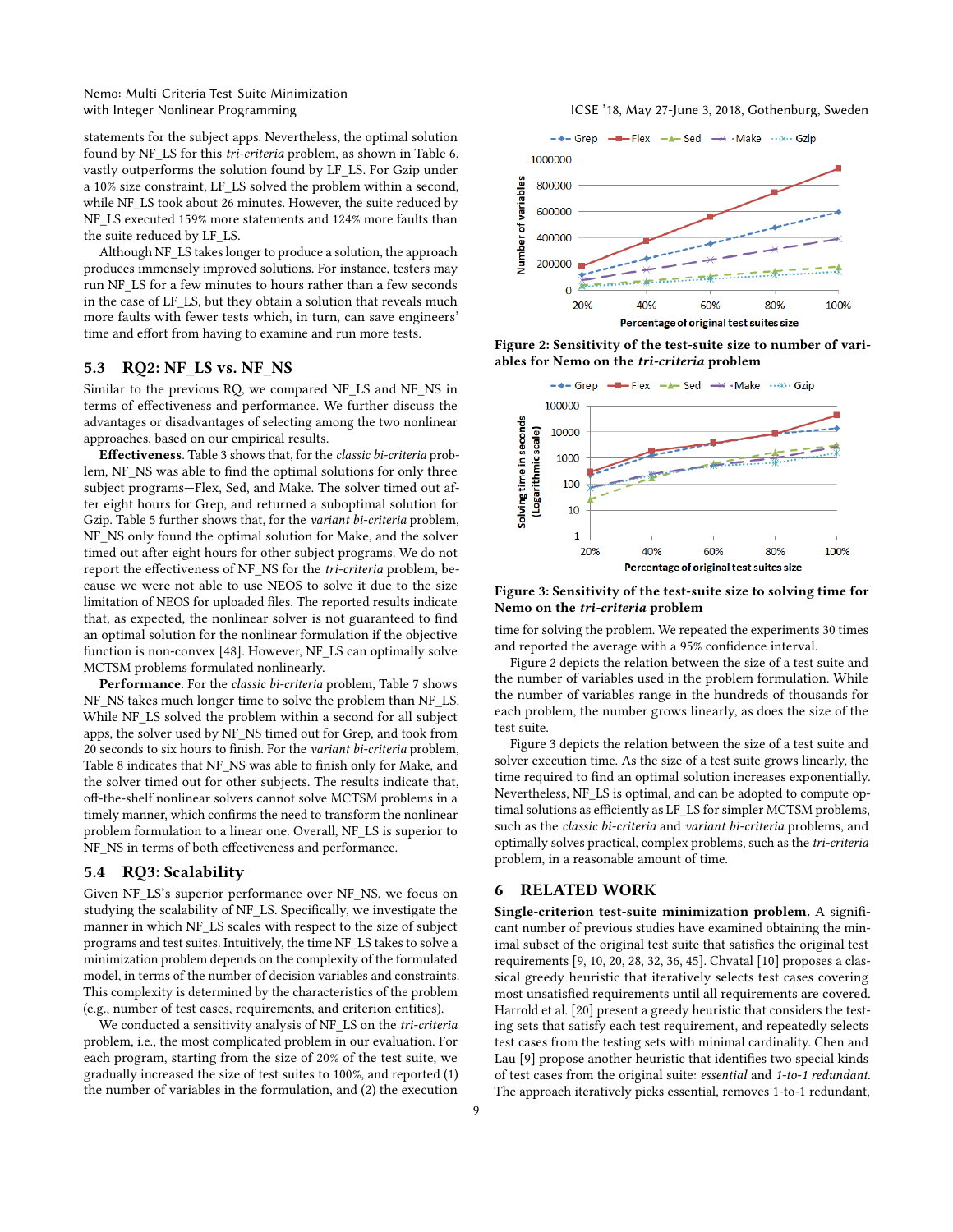ICSE '18, May 27-June 3, 2018, Gothenburg, Sweden Jun-Wei Lin, Reyhaneh Jabbarvand, Joshua Garcia, and Sam Malek

and greedily selects test cases covering a maximal number of unsatisfied requirements. Offutt et al. [36] propose a heuristic combining different test execution orderings, i.e., forward, reverse, and insideout, to reduce the size of test suites while maintaining the mutation score or statement coverage achieved by the original suites. Another heuristic by Tallam and Gupta, called Delayed-Greedy [45], is based on Formal Concept Analysis and combines both perspectives of test cases and requirements. Their experiments show that Delayed-Greedy can achieve equal or better size reduction than previous heuristics. By formulating the problem as finding a spanning set over a graph, Marre and Bertolino [32] propose a technique to reduce the number of test cases required to satisfy the requirements. Leitner et al. [28] propose a technique combining program slicing and delta debugging to minimize failing test cases in randomized unit test generation, which is focused on reducing individual test cases rather than the sizes of test suites. All of these approaches focus on a single criterion and generate approximate solutions.

Multi-criteria test-suite minimization problem. While previous approaches can be adopted to efficiently find a solution, a major concern of single-criterion minimization is that minimizing a test suite could severely compromise its ability to reveal faults [39, 49]. To account for additional criteria, such as fault-detection capability, several approaches have been developed that consider additional information including hybrid combinations of different coverage criteria [41] in the minimization process and generating a reduced suite which has better effectiveness with respect to various criteria, such as fault detection [4, 5, 15, 18, 19, 26, 31, 33, 34, 42–44] and energy consumption [24, 30].

With respect to improving fault-detection effectiveness of the reduced suite, a few techniques are heuristics-based. Jeffery and Gupta [26] propose a heuristic that selectively picks redundant test cases for the reduced suite by using additional coverage information. A heuristic by Lin and Huang [31] uses an additional testing criterion to break ties in the minimization process.

In addition to the heuristics, ILP is adopted to compute solutions for the problem. Black et al. [5] formulate the problem as a binary ILP model. They directly take the fault-revealing ability of test cases into account, encode it into the objective function, and compute a solution for the problem using an ILP solver. Hao et al. [19] collect statistics on fault-detection loss at the statement level, and encode the information into the constraints of the formulated ILP model to control the fault-detection loss of the reduced suite.

Another set of previous work considers other aspects of minimizing a test suite while maximizing its fault-detection capability. This work includes using different coverage criteria such as call-stack coverage [33], adopting different reduction algorithms [42, 44]—or applying techniques such as delta-debugging [18], non-adequate reduction [4] (i.e., only a certain percentage of the original coverage is retained), or a combination of test reduction and selection [43]. Other work also addresses the trade-offs specific for reused software [34] and an industrial system [15].

With respect to criteria other than fault-revealing capability, Li et al. [30] take energy consumption of test cases into consideration, and adopt an integer programming approach to generate minimized test suites which are energy-efficient for post-deployment testing on embedded systems. Similarly, Jabbarvand et al. [24] propose an integer programming approach as well as a greedy algorithm to minimize test suites while trying to maintain the capability of the reduced suites to reveal energy bugs.

Unlike Nemo, all of these MCTSM approaches focus on specific bi-criteria problems and do not allow testers to specify a wide range of MCTSM problems, cannot compute optimal solutions for them, and cannot deal with dependencies between test cases over any testing criteria.

Hsu and Orso [23] proposed MINTS, a framework for MCTSM, that is able to accommodate an arbitrary number of objectives and provides flexibility for testers to combine, weight, and prioritize their objectives. Recall that LF\_LS is a re-implementation of MINTS, since the original implementation uses outdated solvers and does not scale to our experimental dataset (see Section 5). Their approach formulates the problem as one or more ILP problems, in which the test requirements are encoded as constraints, and the objectives can be either associated as weights in objective functions, or prioritized as invocation orders of ILP problems. While their work focuses on a generalized approach for MCTSM, their problem formulation is linear, which, as shown both in theory (Section 2) and empirically (Section 5) in this paper, produces sub-optimal solutions, due to the inability to model dependencies among test cases over specified criteria, which must be modeled nonlinearly.

# 7 CONCLUSION AND FUTURE WORK

Multi-criteria test-suite minimization techniques help reduce the cost of regression testing by removing redundant tests based on some criteria, while trying to optimally keep the capability of the reduced suite in terms of other criteria. All of the existing approaches suffer from at least one of the two shortcomings discussed in this paper: (1) they either use heuristic algorithms or ignore test-case dependencies among minimization criteria, and hence generate approximate or suboptimal solutions; and (2) they handle minimization problems involving only limited and pre-specified criteria.

In this paper, we proposed a general framework for the multicriteria test-suite minimization problem. Our approach takes into account the inherent nonlinearity of the problem, and models it using integer nonlinear programming. To solve the nonlinear formulation optimally, we developed a technique that programmatically transforms it to a linear form, so that modern ILP solvers can be leveraged. We have implemented our approach as a tool, called Nemo, and empirically evaluated it. Our experimental results show that Nemo can be used to find optimal solutions for several minimization problems within a reasonable time. Nemo was able to produce reduced test suites that could execute up to 159% more statements and detect 124% more faults than those produced using prior work.

An interesting direction for future work is to investigate applicability of our approach in other test maintenance activities, such as test selection and prioritization. We also plan to conduct experiments involving more complex criteria, such as MC/DC, to assess the effectiveness of a nonlinear approach in satisfying such criteria in test-suite minimization. Finally, we plan to empirically evaluate the fault-detection ability of the reduced test suites when executed on previously unseen faults.

# ACKNOWLEDGEMENT

This work was supported in part by awards CCF-1252644, CNS-1629771 and CCF-1618132 from the National Science Foundation, HSHQDC-14-C-B0040 from the Department of Homeland Security, and FA95501610030 from the Air Force Office of Scientific Research.